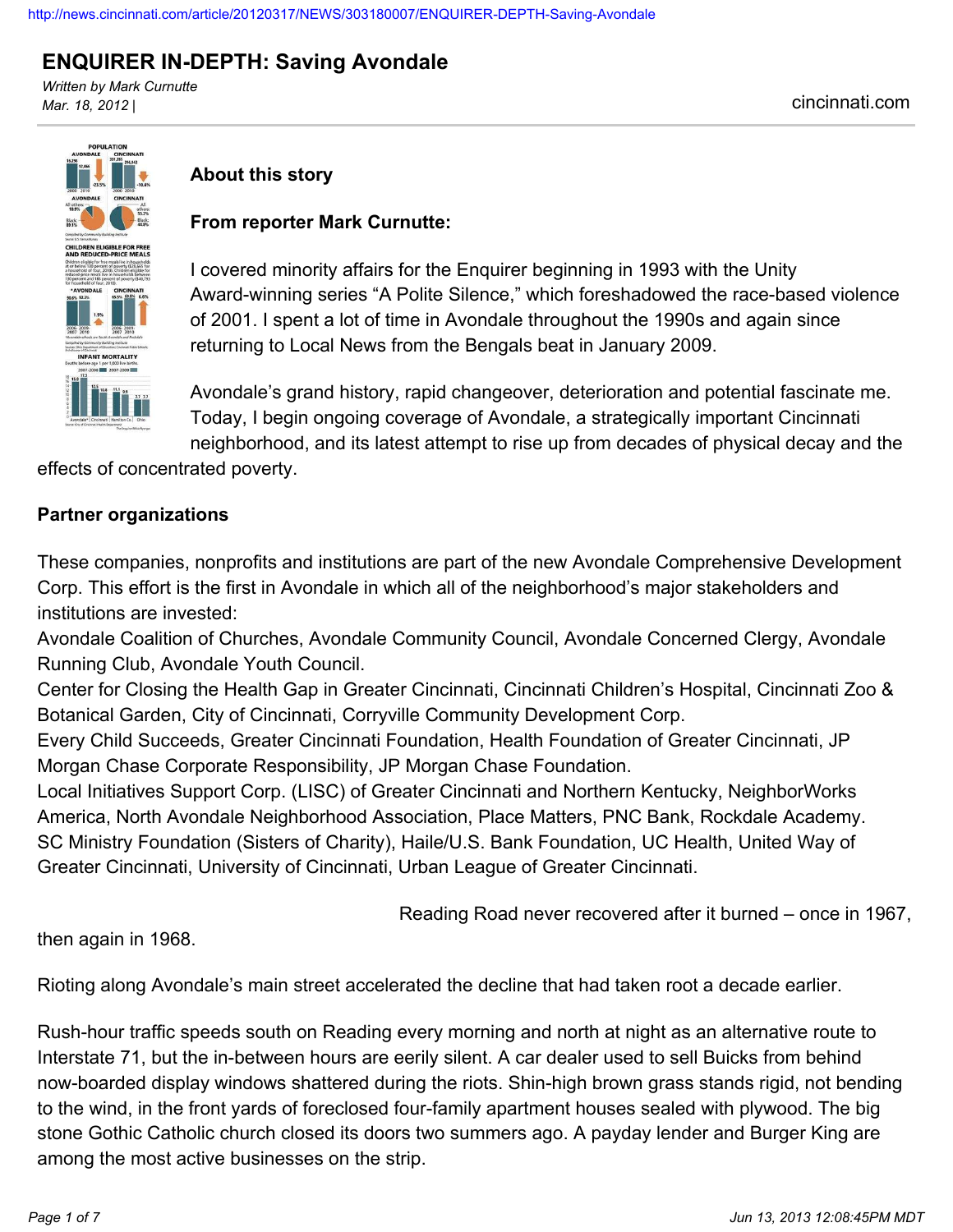The jobless rate in Avondale is 40 percent. There's not a single grocery store or pharmacy in this community of 12,466. One-third of its kindergartners are overweight or obese. A quarter of housing units are vacant.

Crime is up 16.1 percent from 2000, despite a decline in each of the past two years. Gunfire is so frequent that some residents say their dogs stopped howling. Many residents have grown complacent and fearful of reporting criminal activity for fear of reprisal.

"There's nothing here," said Donna Jones Baker, president and chief executive of the Urban League of Greater Cincinnati, located a few doors south of Avondale's major crossroads, Reading and Rockdale. "There's an absence of vibrancy that makes a community strong."

Still, there is hope.

And this time, hope is backed with money. Hope that Avondale won't continue on a path toward more unemployment and daytime drug dealing but will be restored to its place among Cincinnati's most desirable neighborhoods, one with a mix of incomes and races and safe streets, where new businesses provide not just goods and services but jobs to the people who live here.

Harnessing the hope and addressing what ails Avondale is the job of Ozie Davis, named executive director in October of a neighborhood development organization unlike anything Avondale has seen. The Avondale Comprehensive Development Corp. has a professional staff and the mandate from a group of funders to pull together divergent neighborhood interests. With about \$430,000 a year coming in from this group of generous yet demanding organizations – including the United Way of Greater Cincinnati – the nonprofit Davis leads has the resources to help turn around one of Cincinnati's most strategic neighborhoods.

The blueprint goals of this holistic approach – known as Place Matters – are to attract new businesses, investment and housing to Avondale.

"Never before have we had the partners. Never before have we had the cooperation," Davis said. "We have a lot of work to do, but we will bring a renaissance to Avondale by 2019."

Davis, 46, is an Avondale leader and Avondale resident, living with his family on the same street – Eden Avenue – that he grew up on.

"We understand now it's urgent," he said. And holy. "Our job is very much like the work of Nehemiah to rebuild Jerusalem."

Some stones of hope are in place.

Hope in the improved infant and new mother health thanks to the Every Child Succeeds program in the basement of Carmel Presbyterian Church.

Hope in Carmel and the 51 other Avondale churches that are socially vigorous and draw as many as two-thirds of their members from outside of the neighborhood.

Hope in the popularity of the farmer's market and demand for urban gardens at the new Gabriel's Place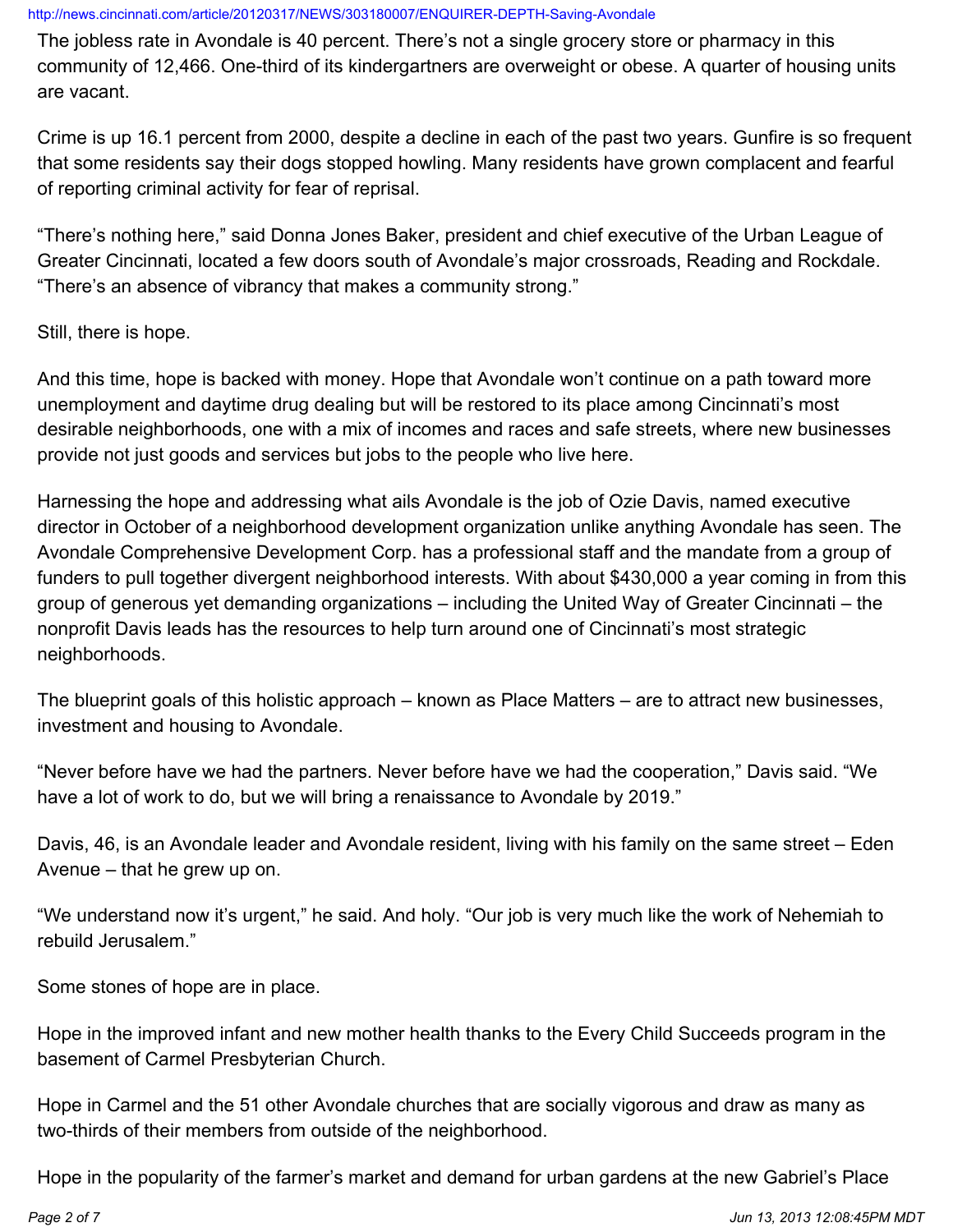community center.

Hope in the gleaming new Cincinnati Herald building on Burnet Avenue on the other side of the neighborhood.

Hope in the high three-year job retention rate of workers who went through an Urban League landscape apprenticeship program.

Hope that 39 units of abandoned housing on Glenwood Avenue and another 50 in the castle-like Ambassador on Gholson Avenue will be renovated within the next two years and rented with little or no subsidy.

Hope that enough change can be shown in Avondale to persuade suburbanites who work within a mile or two at Cincinnati Children's or University hospitals that their time and money would be better spent rehabbing an empty Victorian than on long commutes.

"It's important that the people working in the city come to view our close-in neighborhoods as viable places to live," said Cincinnati Vice Mayor Roxanne Qualls. "We have the chance to make Avondale great again."

### **Adding residents a major goal**

If people with choice can't be brought back to Avondale, the city's population will continue a decline that has seen it shrink almost 25 percent from 385,457 in 1980 to 296,943 in 2010. During that time, Avondale's population fell 37 percent, from 19,845, to 12,466.

The population isn't there now but the jobs are, 50,000 of them – the second highest concentration in the region – at the hospitals and the University of Cincinnati and throughout an area of the city known as Uptown that includes Avondale. The reality check is that most of those jobs are out of the skill reach of the people who live there.

Davis, his team and increasing numbers of residents, he said, envision a vibrant urban community, one that's safe to walk and even more diverse than pre-war Avondale.

That's when car dealers, groceries and pharmacies lined Reading Road to the east and Burnet Avenue to the west. Almost a dozen synagogues dotted a neighborhood that was the heart of the Jewish community and home to 24,000 people in 1940. Black professional and middle-class homeowners moved there by choice from over-crowded conditions in the West End.

Yet it was that presence of African-Americans in Avondale that convinced city planners to force thousands of low-income black families there, when all-white city neighborhoods and first-generation suburbs rejected attempts to build new, scattered-site public housing for displaced blacks. The southern part of Avondale turned black and poor and officially "blighted" in 1956 by the city.

White families, and the black families that could, got out. Jewish families and mobile blacks moved to the other side of Clinton Springs Avenue, into what became known as North Avondale, or farther north to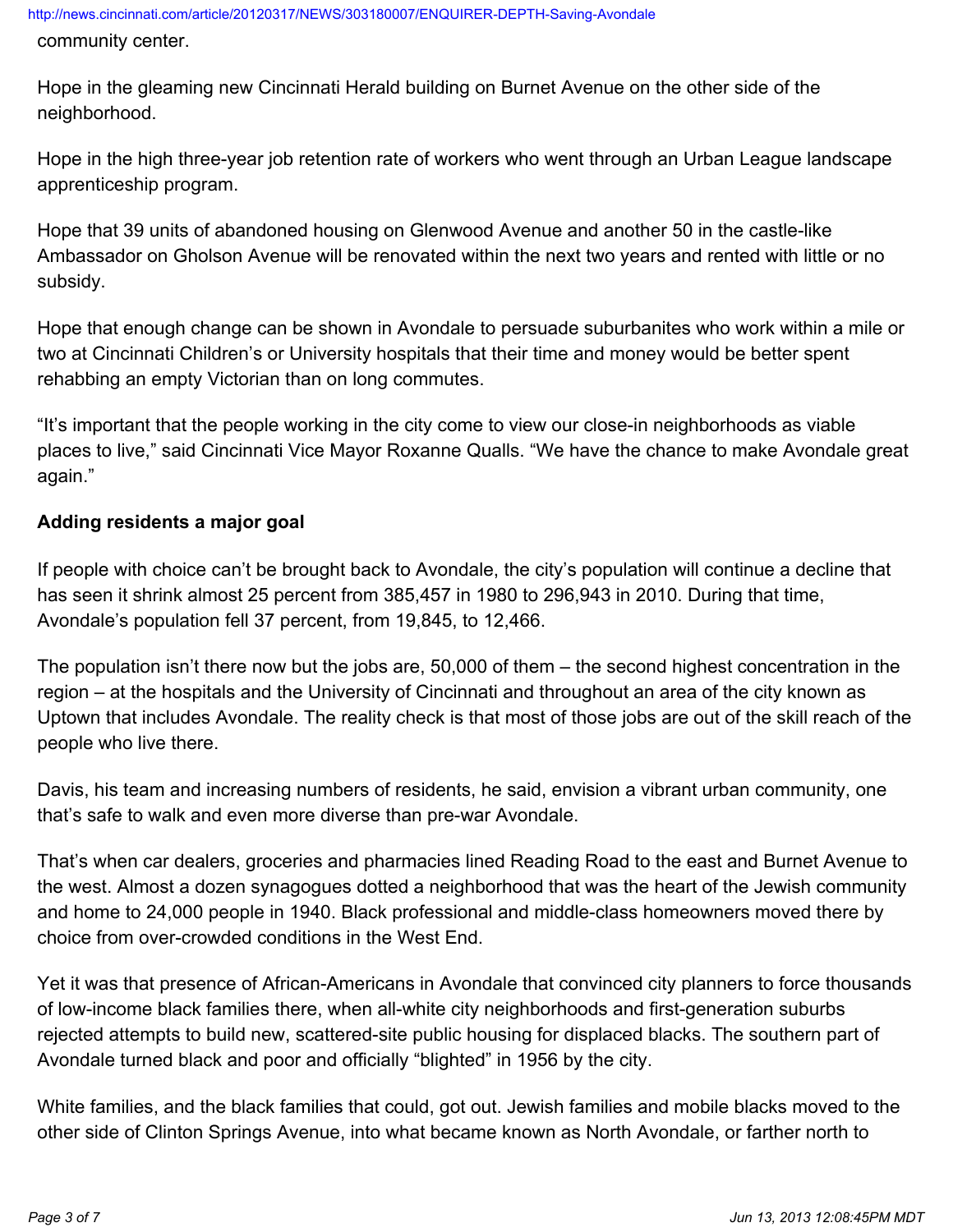Paddock Hills. Many Jewish and other white families went out even farther, north on Reading Road to Roselawn, then filling up new suburbs such as Sharonville, Springdale and Amberley Village – which became the center of Jewish life and culture.

For the people who couldn't leave Avondale then or can't get out today, they'd like to see their quality of life improve but are resigned that it won't – even as they agitate for a amenities most communities take for granted, such as a grocery.

What remained of Avondale's once-thriving retail strips burned during the urban violence of June 1967 and April 1968. Growing frustration about the lack of fair employment and housing opportunities for African-Americans ignited the first outbreak, the assassination of the Rev. Martin Luther King the second.

Today, about 89 percent of Avondale's residents are African-American, making it Cincinnati's third-highest concentration of black population, behind Bond Hill and South Cumminsville-Millvale.

Yet Avondale is bigger and more populated. It's 2.2 square miles that borders on Xavier University to the east and the hospitals, zoo and University of Cincinnati to the west. Location is its major asset.

"My belief is that in a large number of minds, that so goes Avondale so goes much of the city," said city council member Wendell Young, an Avondale native who worked as a police officer in the area from 1967 through 1992.

Revival of urban neighborhoods like Avondale would benefit the region in the global economy, said William Julius Wilson, a noted Harvard University sociologist.

"If you are looking to relocate to Greater Cincinnati or expand your business, you want to see a well-educated, strong workforce," said Wilson, who spoke at the National Underground Railroad Freedom Center in February. "The stronger the urban core, the stronger the suburbs."

Another national urban expert, New York City-based criminologist David Kennedy, who has worked on anti-crime initiatives in Cincinnati since 2007, is consulting with Avondale leaders on their latest effort to reduce violence in the community. Avondale and Over-the-Rhine led the city with 11 murders each in 2011.

"Avondale has become one of the places we are trying to create a national breakthrough," said Kennedy, who is in contact with what he calls "troubled" communities across the country. "We will learn from Avondale. They're figuring out how to do things."

Reducing violence would go a long way toward helping turn Avondale back into a neighborhood of residential choice.

"Imagine (Avondale) with 7,000 to 8,000 more people and what that would do to the schools and businesses," said Liz Blume, executive director at Xavier University's Community Building Institute, a group of professional development consultants affiliated with the local United Way.

"Avondale has everything an urban neighborhood needs to be successful – it's dense, you can walk it, it has deep church institutions, major employers as anchors and beautiful architecture. If we can't get it right here, where are we going to get it right?"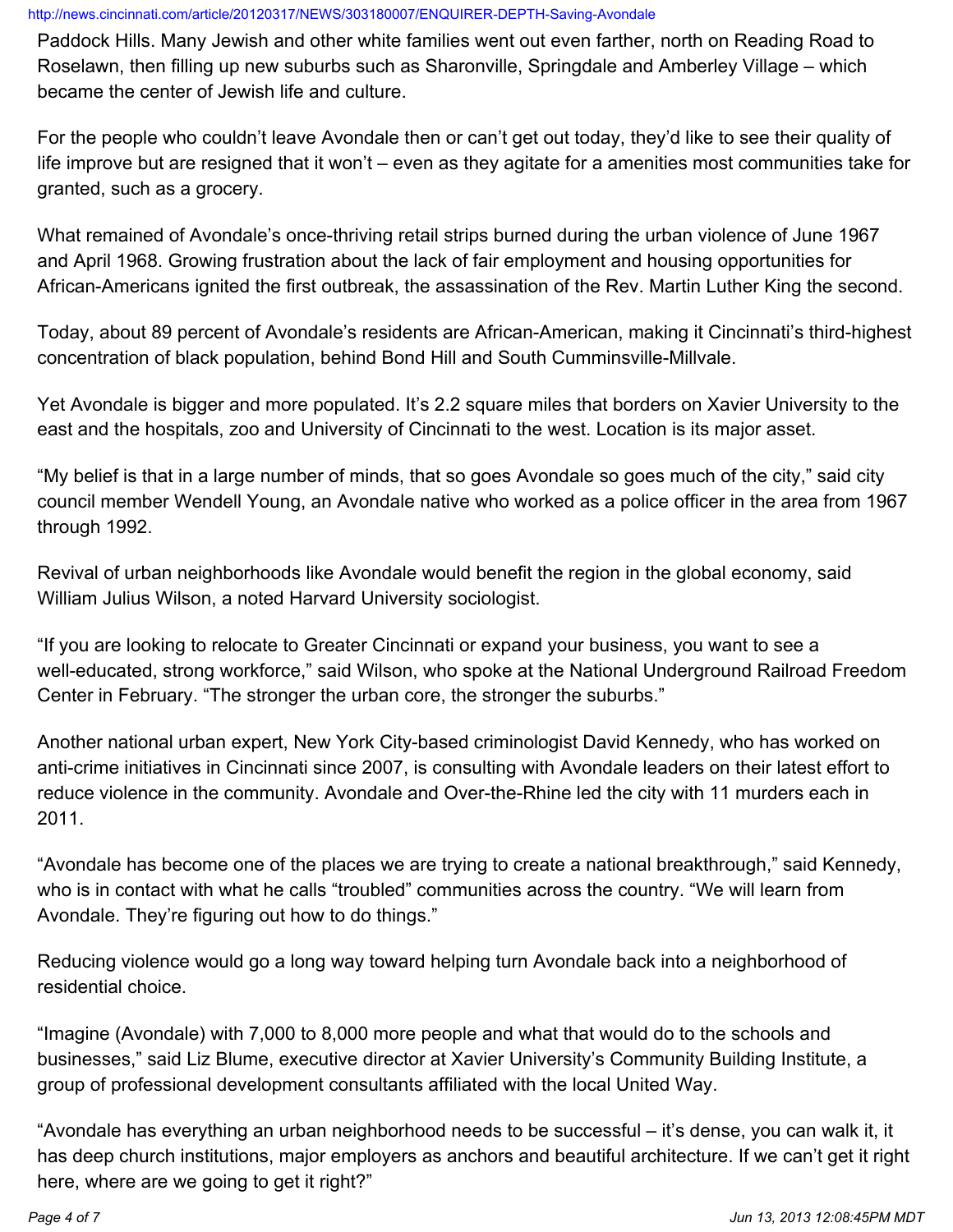#### **Avondale native Davis seeks common ground**

Getting Avondale right is a challenge Davis embraces.

Spending two days with him touring Avondale gives one the impression that he knows everybody. Davis has put together a board that gives everyone in the neighborhood a voice – the churches, Urban League, residents, banks and perhaps its two best-known institutions, Cincinnati Children's Medical Center and the Cincinnati Zoo, which draw millions of people to the city each year and, for many, are the face of Cincinnati.

The zoo played a part in beginning the cleanup of the Mitchell Avenue-to-Vine Street entrance to Avondale from I-75. Zoo officials spent \$30,000 in 2011 on a project to clear 1 acre and dilapidated housing at Vine Street and Forest Avenue. A new gateway sign built from stone welcomes visitors to Avondale and the zoo. New curbs, sidewalks and landscaping were put in.

"It's a perceptive change, but we want to clean up the access to the zoo," said Bill Witten, an Avondale resident and former Procter & Gamble executive who works as a paid consultant to the Avondale Community Council and the comprehensive development corporation. "We want to sell Avondale."

It's a tough sale for many suburbanites, who consider the two-mile drive from the Mitchell Avenue exit through Avondale a dangerous gantlet.

The zoo, which covers 70 acres of Avondale, supports the youth council and neighborhood community gardens and is an educational partner with nearby Rockdale Academy elementary. Cincinnati Public has a 50-student magnet school at the zoo.

On the route to the zoo, on Vine Street, near Glen Este Place, Davis and Witten pointed out three vacant apartment buildings they plan to develop.

# **Avondale wants building projects**

Place Matters funding has been used on several projects in Avondale since 2007.

The difference is the region's two other Place Matters communities, Price Hill and Covington, had established professional development organizations, and some of the Place Matters money went to building staff that could manage projects and attract outside investment to the neighborhood.

Place Matters invested directly in social improvement projects, such as mother and child health and job creation, through the volunteer Avondale Community Council. Avondale Comprehensive Development Corp. replaces the council as the neighborhood's lead Place Matters agency.

"It's going to be our bricks and mortar," said Fulton Jefferson, community council vice president and another key figure in developing programs funded the past six years by Place Matters.

With 25 percent of its 7,600 housing units vacant, Avondale is a hole in the city's tax pool but ripe as a place of redevelopment for workforce housing. The five founding members of the Uptown Consortium – the University of Cincinnati, Cincinnati Children's, TriHealth, UC Health and the Cincinnati Zoo – employ nearly 50,000 people with a collective payroll of \$1.4 billion.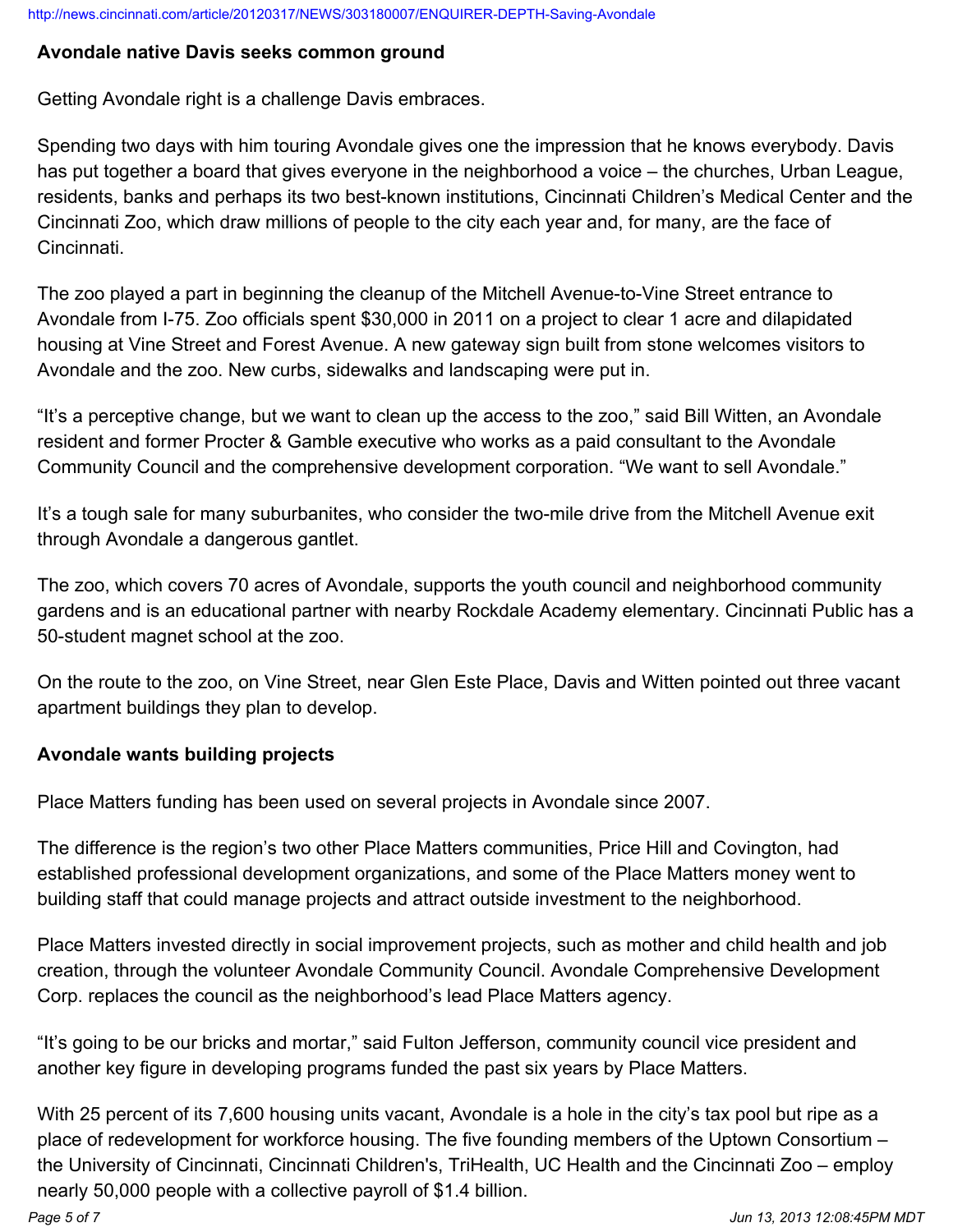The consortium heads development efforts in Uptown, which consists of Avondale and six other neighborhoods: Clifton, Clifton Heights, Corryville, Fairview, Mount Auburn and University Heights.

The consortium led efforts to first put up the Cincinnati Herald Building in 2009 and Forest Square senior housing in 2010 along Burnet Avenue. A Subway sandwich shop opened in October on the ground floor of the Herald Building.

"Ozie's group brings resources, energy and an additional partner to help with development in areas we're not in now," said Beth Robinson, consortium president and chief executive.

The consortium supports a planned I-71 interchange at Martin Luther King Jr. Drive, scheduled for 2015 completion if state and federal money are available. It would improve access to the hospital jobs and spur commercial development in the southern edge of Avondale.

It's just one of Davis' many wish-list projects. On the modest end, he is pursuing a restaurant/reception hall to buy the former St. Andrew Catholic Church building on Reading Road, closed by the Archdiocese of Cincinnati in 2010 because of dwindling membership.

### **Children, food desert could get federal help**

On a larger scale, Davis traveled to Chicago this month to meet with the Community Builders, a national nonprofit that is applying for a major federal grant on behalf of Avondale Comprehensive Development Corp.

The Choice Neighborhoods Implementation grant from the U.S. Department of Housing and Urban Development would bring as much as \$30 million over five years to Avondale. In August 2011, HUD awarded its first grants, worth \$122 million, to stimulate neighborhood revitalization in Boston, Chicago, New Orleans, San Francisco and Seattle.

Another four or five HUD Choice designations will be made in December. The focus is to improve housing and property management and to link those upgrades with improvements in transportation and education, including early childhood programs.

HUD money could connect to the Avondale Every Child Succeeds Home Visitation Program, which has received Place Matters funding since 2007. Another local program to build on is Gabriel's Place, in the former St. Michael and All Angels Episcopal Church. Dedicated in September and preparing for its first growing season, Gabriel's Place is a limited source of fresh fruit, vegetables and fish while Avondale leaders continue to lure a grocery store. The last one, Aldi's, moved out of the Avondale Town Center in November 2008. Urban apparel retailer Citi Trends has since leased the space.

Without a grocery, Avondale is considered a "food desert" because healthy food is not available to residents at a full-service grocery. Four-by-6 foot garden plots are available for \$20 annually at Gabriel's Place. Fruits and vegetables – lettuce, potatoes, onions, apples, oranges and bananas – are brought to Gabriel's Place and available at a farmer's market on the first and third Thursday each month.

#### **Doctor's family chooses Avondale**